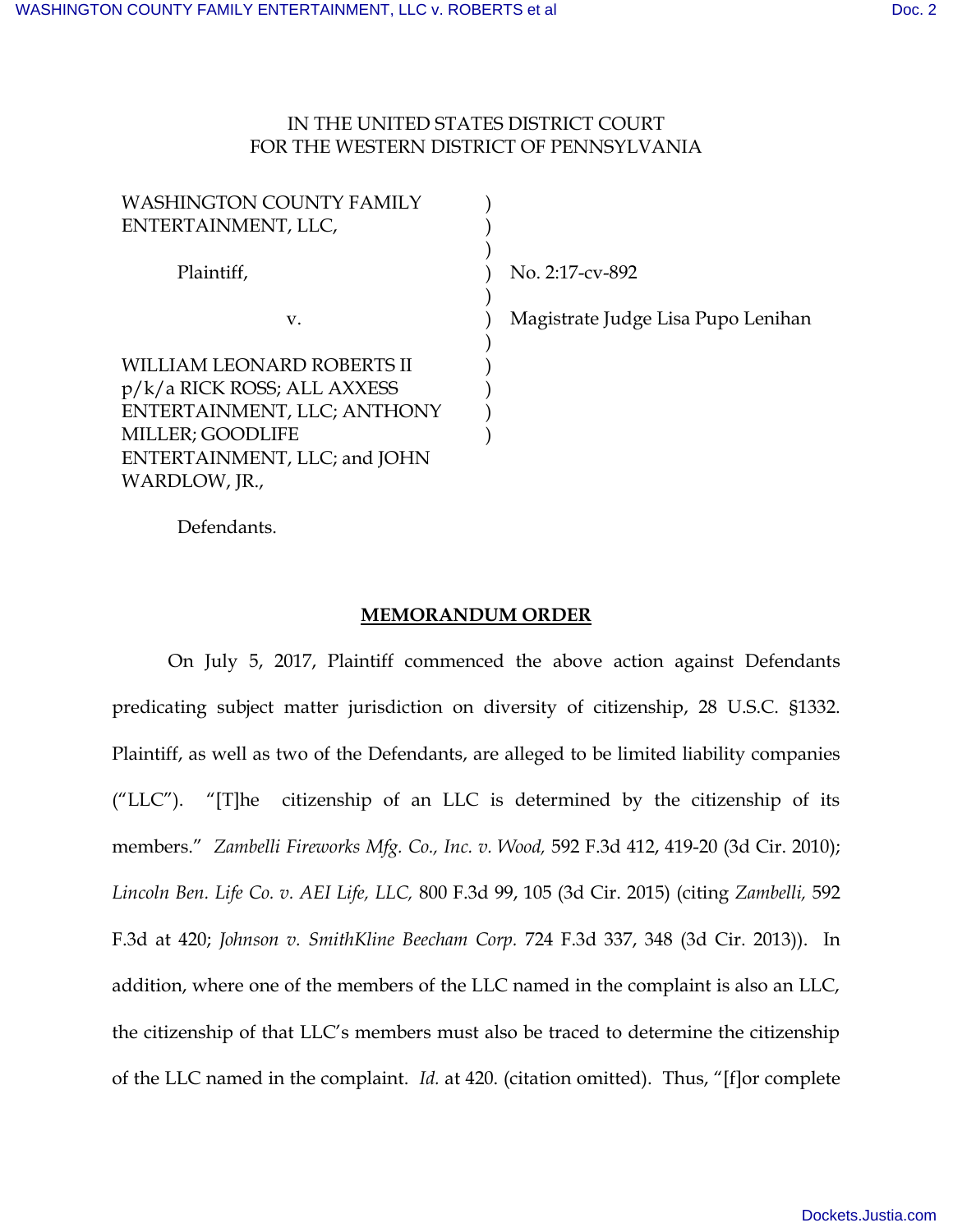diversity to exist, all of the LLC's members 'must be diverse from all parties on the opposing side.'" *Lincoln Ben. Life Co.,* 800 F.3d at 105 (quoting *Swiger v. Allegheny Energy, Inc.,* 540 F.3d 179, 185 (3d Cir. 2008)).

Plaintiff's Complaint fails to allege the citizenship of its members, as well as the members of Defendants All Axxess Entertainment, LLC and Goodlife Entertainment, LLC. Rather, Plaintiff has only alleged the state of formation and state where the principal place of business is located for these parties. Without factual allegations setting forth the citizenship of each member of the LLCs, the Complaint fails to establish the Court's subject matter jurisdiction over this action.

**AND NOW, this 7th day of July, 2017, IT IS HEREBY ORDERED** that Plaintiff shall, within fourteen (14) days of this Order, file an amended complaint that sets forth sufficient factual allegations to establish diversity of citizenship among the parties or, if diversity is lacking, a notice of voluntary dismissal. Failure to comply with this Order may result in dismissal of the action without further notice.

In accordance with the Magistrate Judges Act, 28 U.S.C. § 636(b)(1)(A), and Rule 72.C.2 of the Local Rules of Court, the parties are allowed fourteen (14) days from the date of issuance of this Order to file an appeal to the District Judge, which includes the basis for objection to this Order. Any party opposing the appeal shall have fourteen (14) days from the date of service of the notice of appeal to respond thereto. Failure to file a timely notice of appeal will constitute a waiver of any appellate rights.